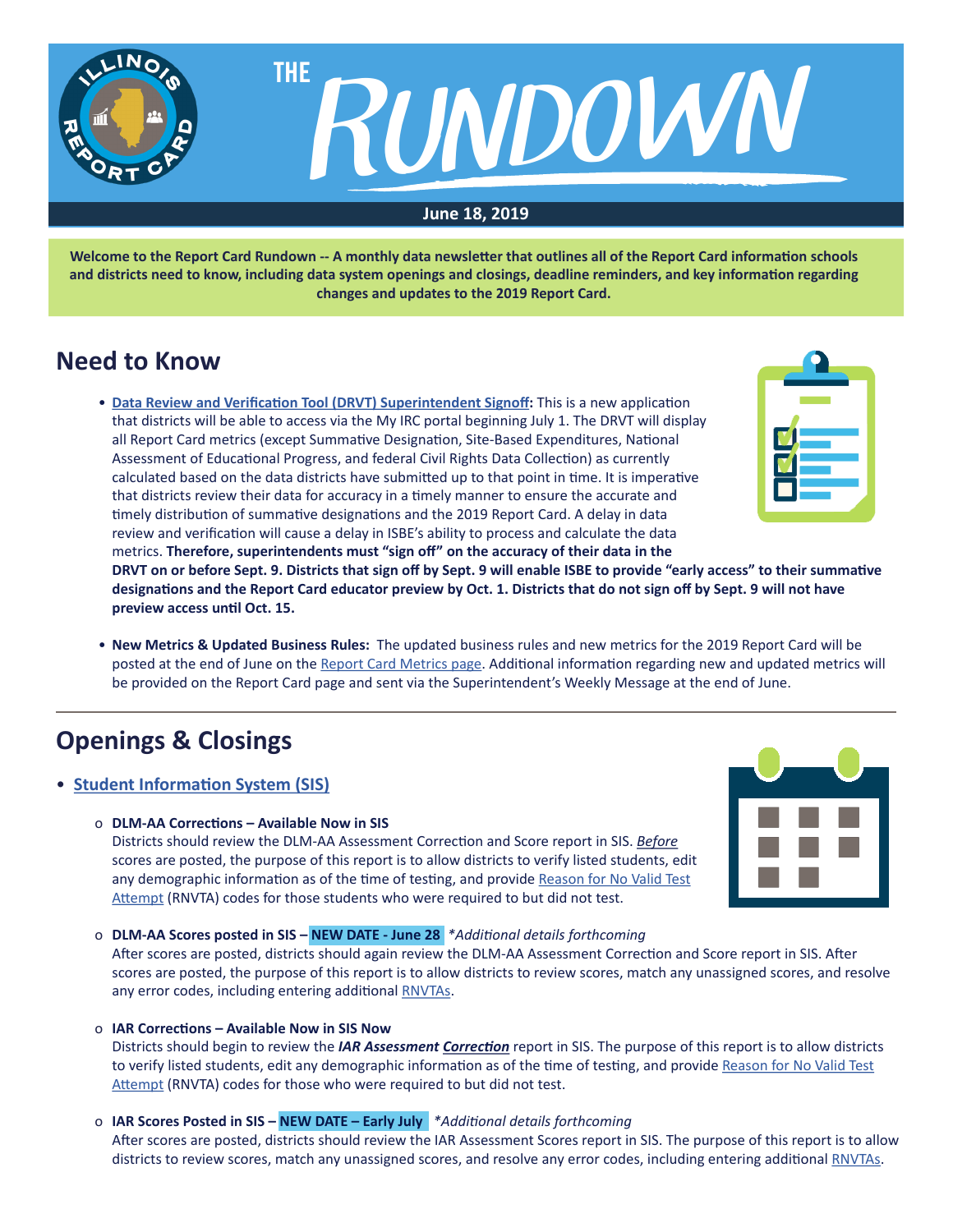### o **SAT, PSAT 10, PSAT 8/9 Corrections – Available Now in SIS Now**

Districts should begin to [review](https://www.isbe.net/Documents/SAT-AC-Announcement.pdf) the *SAT, PSAT 10, PSAT 8/9 Assessment Correction* report in SIS. The purpose of this report is to allow districts to verify listed students, edit any demographic information as of the time of testing, and provide [Reason](https://www.isbe.net/Documents/reason-no-valid-test-attmpt.pdf) for No Valid Test Attempt (RNVTA) codes for those who were required to but did not test.

### o **SAT, PSAT 10, PSAT 8/9 Scores Posted in SIS – July 15***\*Additional details forthcoming*

After scores are posted, districts should review the **SAT, PSAT 10, PSAT 8/9 Assessment Scores** report in SIS. The purpose of this report is to allow districts to review scores, match any unassigned scores, and resolve any error codes, including entering additional [RNVTAs](https://www.isbe.net/Documents/reason-no-valid-test-attmpt.pdf).

### • **[Data Review and Verification Tool](https://www.isbe.net/site-based)**

- **o [DRVT window opens via MyIRC](https://www.isbe.net/Documents/Data-Review-Verification-Tool-Memo.pdf) July 1**
- **o [Superintendent Signoff due](https://www.isbe.net/Documents/June-2019-Data-Review-Verification-Tool-Memo.pdf)  Sept. 9**
	- Early Access: Summative Designation / Report Card Educator Preview Oct. 1
	- Standard Access: Summative Designation / Report Card Educator Preview Oct. 15

### • **[Site-Based Expenditure Reporting](https://www.isbe.net/site-based)**

### o **ESSA Site-Based Expenditure Reporting – Window Opens July 1**

LEAs are responsible for reporting school-level expenditure data for FY 2019. The reporting window will open in IWAS on July 1. All submissions of site-based expenditure reporting data are due by **Aug. 15** with an option to edit submissions through the end of August. The window for all LEAs to report their site-based expenditures through IWAS will open on July 1, 2019 and run through August 15, 2019, with an option to edit submissions until August 30, 2019.

The IWAS system for Site-Based Expenditure Reporting has been updated with **pre-populated FY 2019 sites and enrollments for every LEA**. By reviewing these sites and enrollments and making adjustments where necessary, LEAs can complete a first step in reporting site-based expenditures even before the official reporting window opens. [This announcement](https://www.isbe.net/Documents/SBER-FY19-Release-IWAS-Broadcast.pdf) provides further context and instructions for accessing the Site-Based Expenditure Reporting System in IWAS. Multiple resources available at [www.isbe.net/site-based](http://www.isbe.net/site-based). Please contact [site-based@isbe.net](mailto:site-based%40isbe.net?subject=) for any questions regarding site-based expenditure reporting.

# **Reminders**

### • **[SIS](https://www.isbe.net/Pages/Student-Information-System.aspx)**

- **o SIS Enrollment Exits**  Due July 31
- **o Graduation Data**  Due Aug. 15
- **o Assessment Corrections**  Due Aug. 16

### • **[EIS](https://www.isbe.net/Pages/Employment-Information-System.aspx)**

- **o EIS Salary, Absence, Evaluation** Due Aug. 15
- **[Year End Collection](https://www.isbe.net/Documents/Year-End-data-Collection-Guidance.pdf)**
	- **o 2019 Year End Collection open**  Closes July 31
- **[Site-Based Expenditure Reporting](https://www.isbe.net/site-based)**
	- **o ESSA Site-Based Expenditure Reporting** Window closes Aug. 15 with an option to edit submissions through the end of August